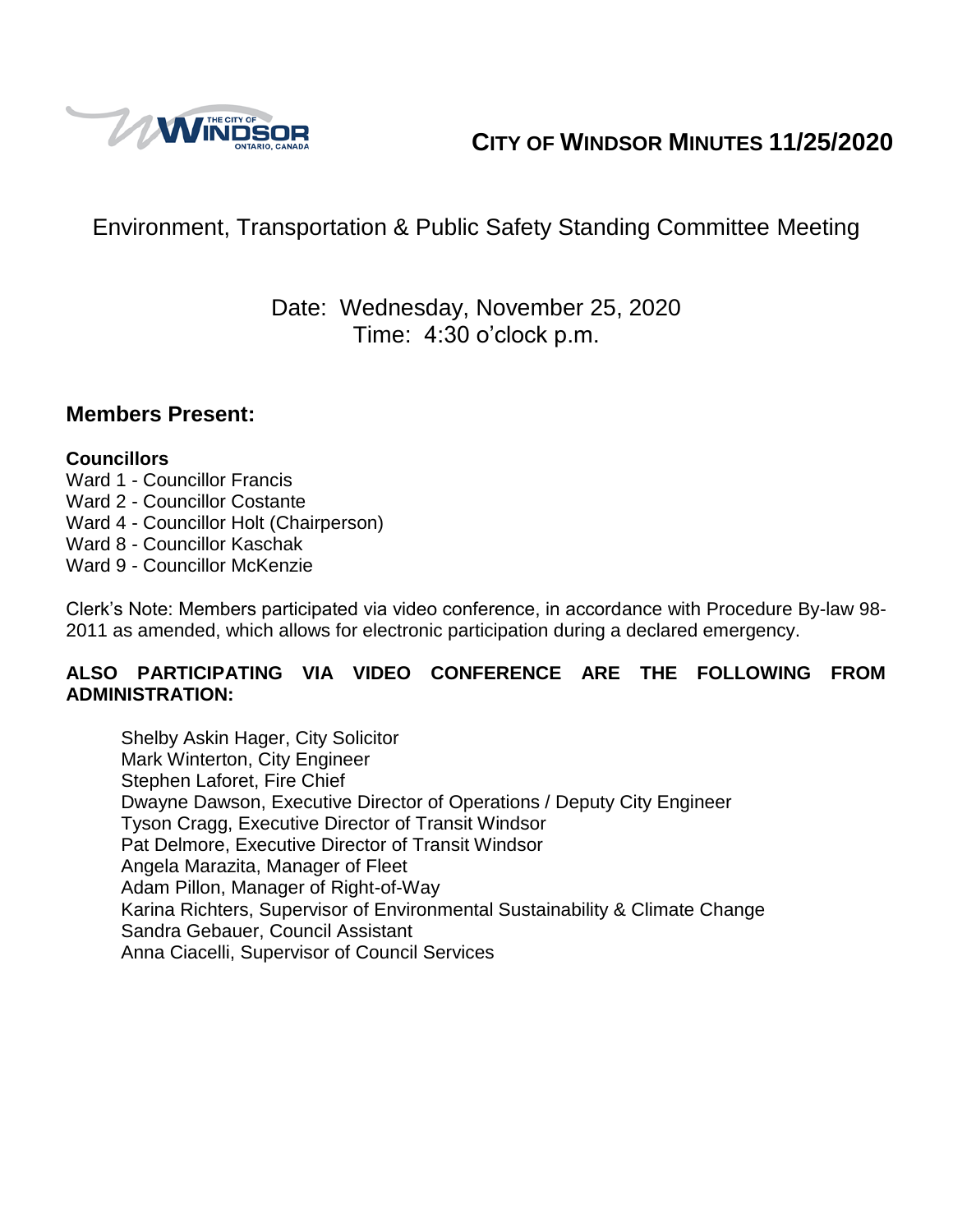## **Minutes Environment, Transportation & Public Safety Standing Committee Wednesday, November 25, 2020** Page 2 of 11

### **1. CALL TO ORDER**

The Chairperson calls the meeting of the Environment, Transportation & Public Safety Standing Committee to order at 4:30 o'clock p.m.

### **2. DISCLOSURE OF PECUNIARY INTEREST AND THE GENERAL NATURE THEREOF**

None disclosed.

## **3. ADOPTION OF THE MINUTES OF THE ETPS STANDING COMMITTEE**

### **3.1. Adoption of the Environment, Transportation & Public Safety Standing Committee minutes of its meeting held October 21, 2020**

Moved by: Councillor McKenzie Seconded by: Councillor Kaschak

THAT the Minutes of the Environment, Transportation & Public Safety Standing Committee meeting (excluding Transit matter items) held October 21, 2020 **BE ADOPTED** as presented. Carried.

Report Number: SCM 314/2020

### **4. REQUEST FOR DEFERRALS, REFERRALS OR WITHDRAWALS**

None requested.

### **5. COMMUNICATIONS**

None presented.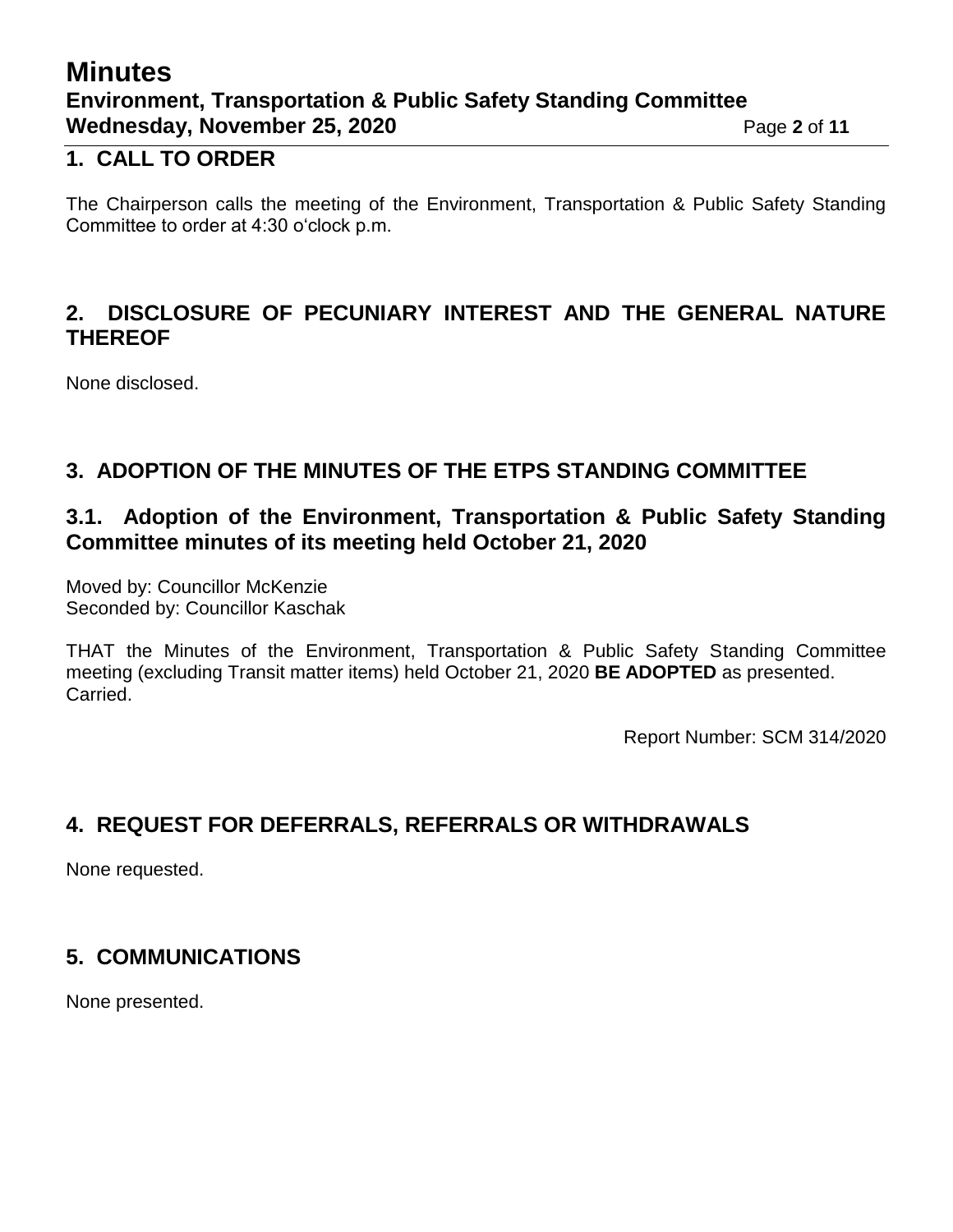### **6. PRESENTATIONS AND DELEGATIONS**

### **7.3. Report No. 107 of the Windsor Essex County Environment Committee - E-- Mail Poll regarding Phase-out Gas-Fired Electricity Generation**

#### **Derek Coronado, Windsor Essex County Environment Committee (WECEC) member**

Derek Coronado, Windsor Essex County Environment Committee (WECEC) member, appears before the Environment, Transportation and Public Safety Standing Committee via video conference regarding Report No. 107 of the Windsor Essex County Environment Committee entitled "E-mail Poll regarding Phase-out Gas-Fired Electricity Generation" and indicates that there is a limited amount of time to reduce greenhouse gas emissions to limit the global temperature increase and concludes by indicating the importance of defending the integrity of the climate emergency declaration and supports this resolution.

Councillor Francis indicates that this resolution was processed at the City Council Meeting and it will be forwarded to the provincial government.

Moved by: Councillor Francis Seconded by: Councillor Costante

#### Decision Number: **ETPS 793**

THAT Report No. 107 – E-mail Poll regarding Phase-Out Gas-Fired Electricity Generation of the Windsor-Essex County Environment Committee (WECEC) **BE RECEIVED**. Carried.

Report Number: SCM 319/2020 Clerk's File: MB2020

#### **8.2. Administrative Report under the Delegation of Authority – 4369, 4375, 4381, 4387 and 4393 Spago Crescent – Fence and Shed Encroachments, Ward 9**

#### **Vladimir Drobnjakovic, Property Owner**

Vladimir Drobnjakovic, property owner, appears before the Environment, Transportation and Public Safety Standing Committee via video conference regarding the administrative report entitled "Administrative Report under the Delegation of Authority – 4369, 4375, 4381, 4387 and 4393 Spago Crescent – Fence and Shed Encroachments, Ward 9," and provides a brief history of his property and indicates that he wanted to invest in an inground pool and began the process. Mr. Drobnjakovic was provided with the information for an encroachment agreement and wants to abide by current regulations and work with administration to come to a solution.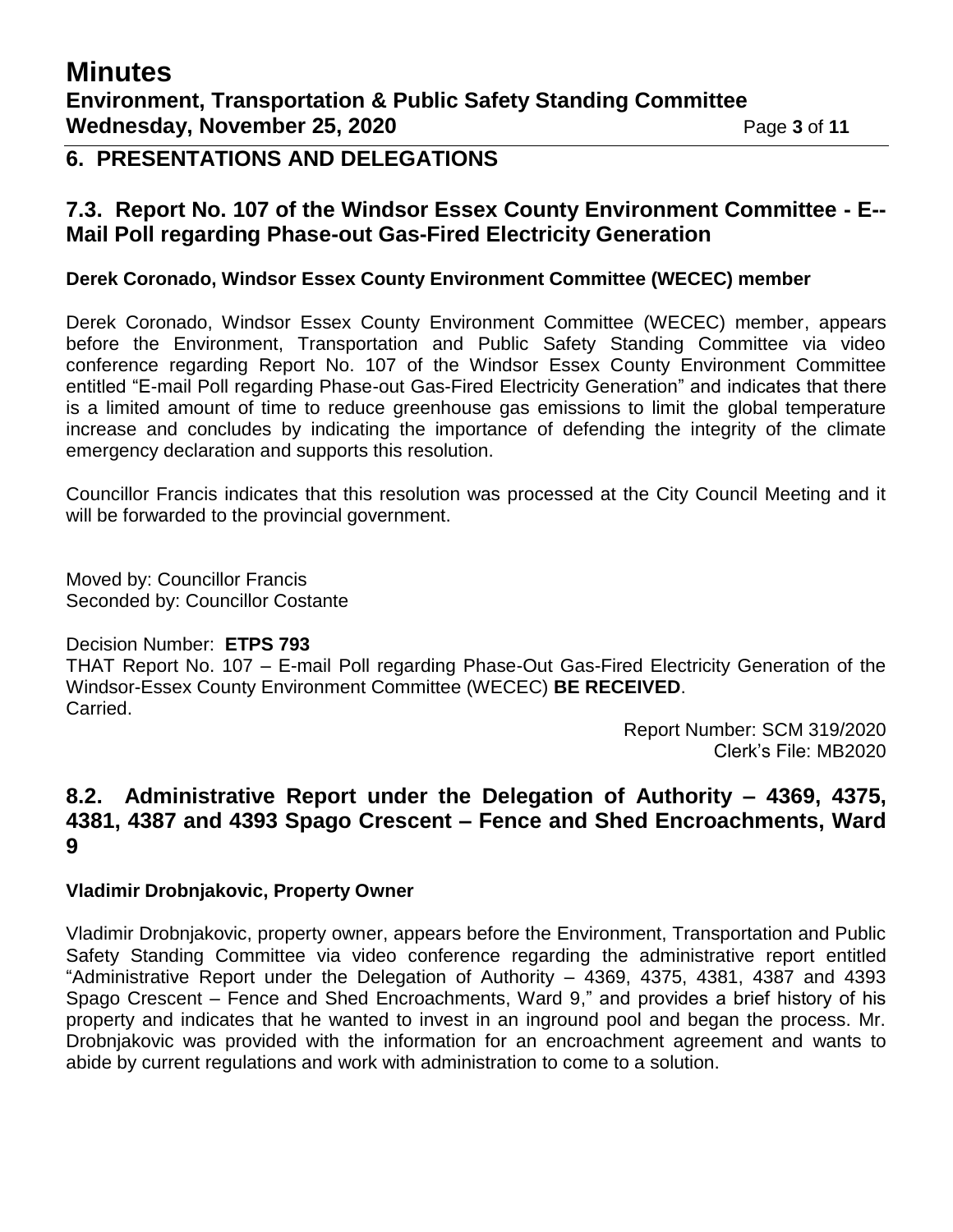## **Minutes Environment, Transportation & Public Safety Standing Committee Wednesday, November 25, 2020** Page 4 of 11

#### **Louis Elters, Solicitor representing Naren Varma Pinnamaraju, Property Owner**

Louis Elters, Solicitor representing Naren Varma Pinnamaraju, property owner, appears before the Environment, Transportation and Public Safety Standing Committee via video conference regarding the administrative report entitled "Administrative Report under the Delegation of Authority – 4369, 4375, 4381, 4387 and 4393 Spago Crescent – Fence and Shed Encroachments, Ward 9," and requests information related to the structure that encroaches and the increased liability for maintenance costs which would be passed along to the homeowners.

Councillor McKenzie inquires about the liability piece and provides comment related to the City requiring access to the space. Mr. Elters indicates that his client may choose to withdraw his application and remove the fence rather than taking on the additional liability.

Councillor McKenzie inquires about the liability issue with administration and why the two clauses in the report are in place. Shelby Askin Hager, City Solicitor, appears before the Environment, Transportation and Public Safety Standing Committee via video conference regarding the administrative report entitled "Administrative Report under the Delegation of Authority – 4369, 4375, 4381, 4387 and 4393 Spago Crescent – Fence and Shed Encroachments, Ward 9," and indicates whenever third parties are involved, it involves full indemnification and may involve removal of the encroachment, which would allow the City access as per standard practice.

Councillor McKenzie inquires as to the encroachment concerns. Adam Pillon, Manager of Right-of-Way, appears before the Environment, Transportation and Public Safety Standing Committee via video conference regarding the administrative report entitled "Administrative Report under the Delegation of Authority – 4369, 4375, 4381, 4387 and 4393 Spago Crescent – Fence and Shed Encroachments, Ward 9," and indicates, related to the encroachment, that administration provided the clauses to allow for some flexibility of the committee. Mr. Pillon adds that related to the maintenance of the drain there are some clear concerns from administration.

Councillor McKenzie inquires about the concerns related to the actual maintenance of the drain. Mark Winterton, City Engineer, appears before the Environment, Transportation and Public Safety Standing Committee via video conference regarding the administrative report entitled "Administrative Report under the Delegation of Authority – 4369, 4375, 4381, 4387 and 4393 Spago Crescent – Fence and Shed Encroachments, Ward 9," and indicates that extra time to perform the maintenance may be required and smaller equipment may be required, which would be a minimal cost impact; working around the obstruction may take more time. Mr. Winterton indicates that if the flow was impeded, that would be a bigger liability and could involve more costs. Mr. Winterton adds that related to the municipal drain, the City is responsible for maintenance and that is why they recommended the denial. Mr. Winterton indicates that if the obstruction becomes an impediment to maintenance and flow, it can be removed. Mr. Winterton adds that if there was an urgent matter to tend to related to the drain, it may become a bigger issue as to removing the obstruction right away. As per the encroachment agreement, a standard condition would be that the City provide 60 days notice as a standard amount of time to remove the encroachment.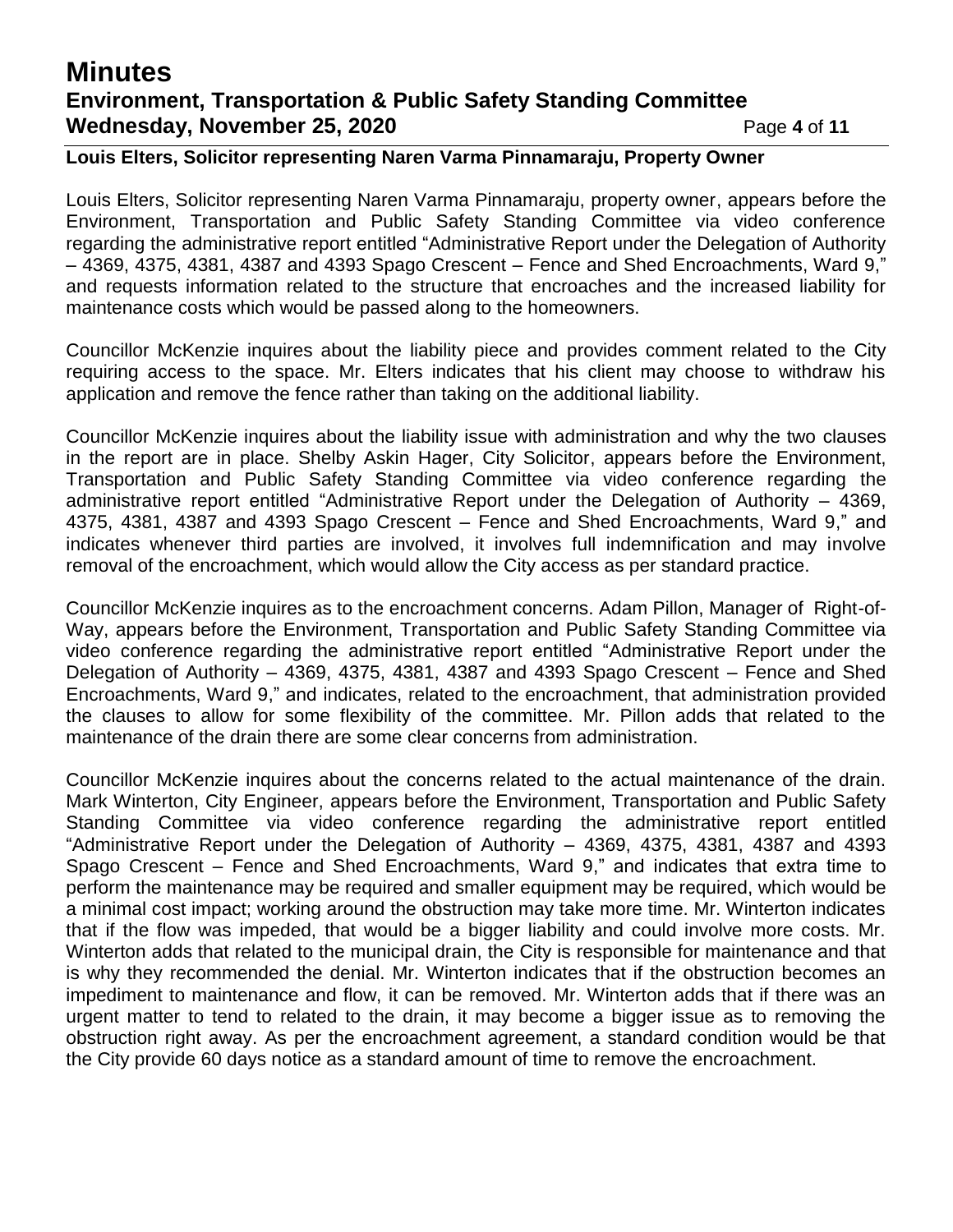## **Minutes Environment, Transportation & Public Safety Standing Committee Wednesday, November 25, 2020** Page 5 of 11

Councillor Kaschak inquires as to current and/or historical issues with maintenance of that drain in the past. Mr. Pillon indicates that, as part of the review of the encroachment, it was determined that the last maintenance on this drain occurred approximately 8-10 years ago, and administration is unaware of any major issues at this location. Mr. Winterton confirms there is no record of any significant maintenance problems with this drain although phragmites are a concern in virtually every drain, similar to many other major municipal drains.

Councillor Kaschak requests clarification related to how the maintenance occurs and whether it is completed from the road or the ditch at the back of property. Mr. Winterton indicates that the work is done from the road and provides an explanation of the type of equipment and what is involved.

Councillor Holt inquires as to additional costs and if the encroachment is allowed through an agreement, whether these costs could be attributed to the homeowners. Mr. Pillon indicates that there is wording in the encroachment agreement that indicates if any additional costs are incurred, they can be recovered through the encroachment agreement.

Moved by: Councillor McKenzie Seconded by: Councillor Costante

Decision Number: **ETPS 796**

THAT the request by the owners of the properties at 4369, 4375, 4381, 4387 and 4393 Spago Crescent, identified on PLAN 12M434 LOTS 43-39; to permit fence and shed encroachments into the Sixth Concession Road right-of-way, as shown on attached Drawing C-3591, **BE APPROVED;**  and,

THAT the following requirements **SHALL BE AGREED UPON** by the applicants, in addition to the general requirements of an encroachment agreement:

- (i) The Licensee further covenants and agrees to indemnify the City of any damage to the encroaching objects due to the maintenance of the 5<sup>th</sup> Concession Drain.
- (ii)The Licensee further covenants and agrees to assume the responsibility and to pay for any additional costs or charges which the Corporation, EnWin Utilities Ltd., The Windsor Utilities Commission, Union Gas Limited, Cogeco Cable Systems Inc. or Bell Canada, and their respective successors and assigns, may reasonably incur in the future drain maintenance work by reason of such encroachment and the payment of such costs may, in the discretion of the Corporation, be enforced in the same manner as property taxes payable in respect of the Schedule "A" lands.

Carried.

Report Number: S 158/2020 Clerk's File: SAA2020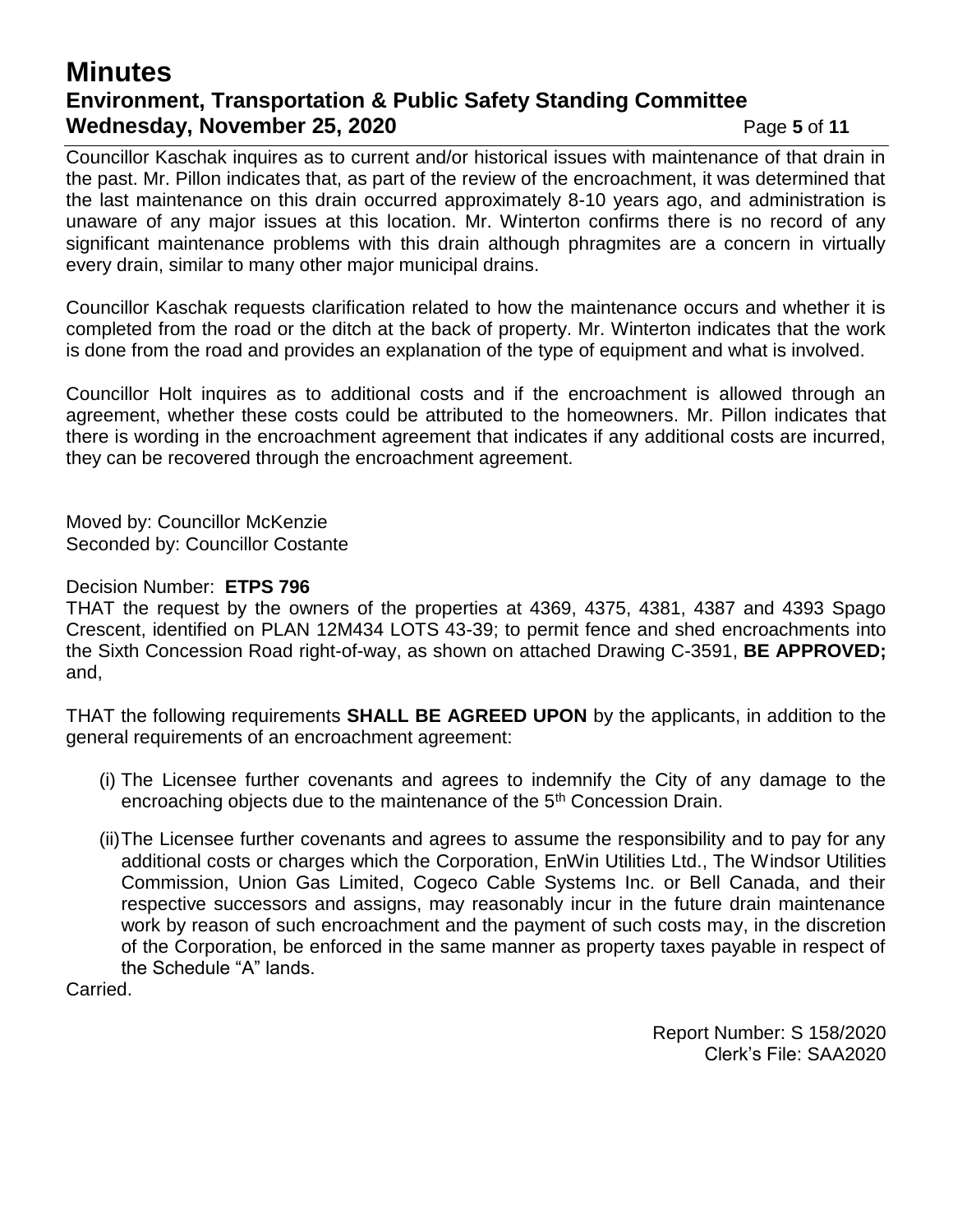# **Minutes**

#### **7. COMMITTEE MATTERS**

#### **7.1. Essex-Windsor Solid Waste Authority Regular Board Meeting Minutes of meeting held September 15, 2020**

Moved by: Councillor McKenzie Seconded by: Councillor Kaschak

Decision Number: **ETPS 791** THAT the minutes of the Essex-Windsor Solid Waste Authority (EWSWA) of its Regular Board meeting held September 15, 2020 **BE RECEIVED**. Carried.

> Report Number: SCM 292/2020 Clerk's File: MB2020

#### **7.2. Essex-Windsor Solid Waste Authority Regular Board Meeting Minutes - October 6, 2020**

Moved by: Councillor Costante Seconded by: Councillor Francis

Decision Number: **ETPS 792**

THAT the minutes of the Essex-Windsor Solid Waste Authority (EWSWA) of its Regular Board meeting held October 6, 2020 **BE RECEIVED**. Carried.

> Report Number: SCM 329/2020 Clerk's File: MB2020

### **7.4. Minutes of the Town & Gown Committee of its meeting held October 1, 2020**

Moved by: Councillor Costante Seconded by: Councillor McKenzie

Decision Number: **ETPS 794** THAT the minutes of the Town & Gown Committee of its meeting held October 1, 2020 **BE RECEIVED**. Carried.

> Report Number: SCM 321/2020 Clerk's File: MB2020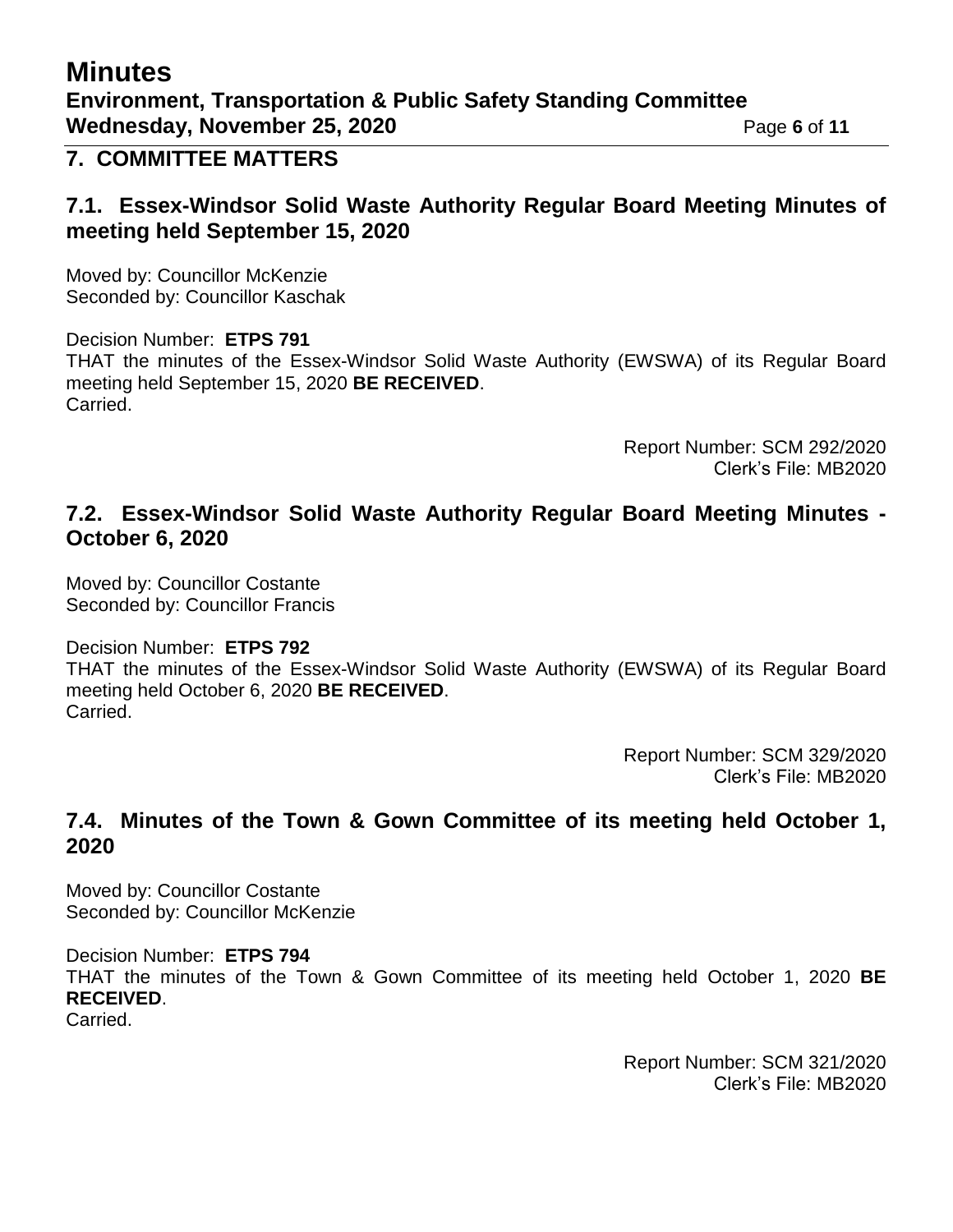## **Minutes Environment, Transportation & Public Safety Standing Committee Wednesday, November 25, 2020** Page 7 of 11

#### **8. ADMINISTRATIVE ITEMS**

#### **8.1. Response to CQ 1-2020 – Facilitating the Transition to Electric Vehicles - City Wide**

Moved by: Councillor McKenzie Seconded by: Councillor Francis

Decision Number: **ETPS 795**

THAT the report of the Executive Initiatives Coordinator dated October 21, 2020 entitled "Response to CQ 1-2020 – Facilitating the Transition to Electric Vehicles- City Wide" **BE RECEIVED**. Carried.

> Report Number: S 147/2020 Clerk's File: SW/13715

#### **8.3. Response to CQ9-2019 Practices and Procedures for Sidewalk Repairs - City Wide**

Councillor Kaschak commends administration for providing a thorough report.

Moved by: Councillor Kaschak Seconded by: Councillor Costante

#### Decision Number: **ETPS 797**

THAT the report of the Engineer I, dated November 6, 2020, entitled "Response to CQ9-2019 Practices and Procedures for Sidewalk Repairs – City Wide" **BE RECEIVED** by Council for information.

Carried.

Report Number: S 161/2020 Clerk's File: SW2020

### **9. TRANSIT BOARD ITEMS**

### **9.1. Designation of Transit as an Essential Service - City Wide**

Councillor McKenzie commends administration for a thorough report. Councillor McKenzie inquires as to the framework and the types of services that are deemed essential in the Emergency Management Framework. Ms. Askin Hager indicates that the plan identifies specific services which are prioritized as always essential, such as Police Service, Fire Service and clean drinking water. Ms. Askin Hager indicates that what can be delivered depends on the context of the emergency and priorities can change. Ms. Askin Hager adds that she urges caution as these services may conflict with current Occupational Health and Safety guidelines that are in place.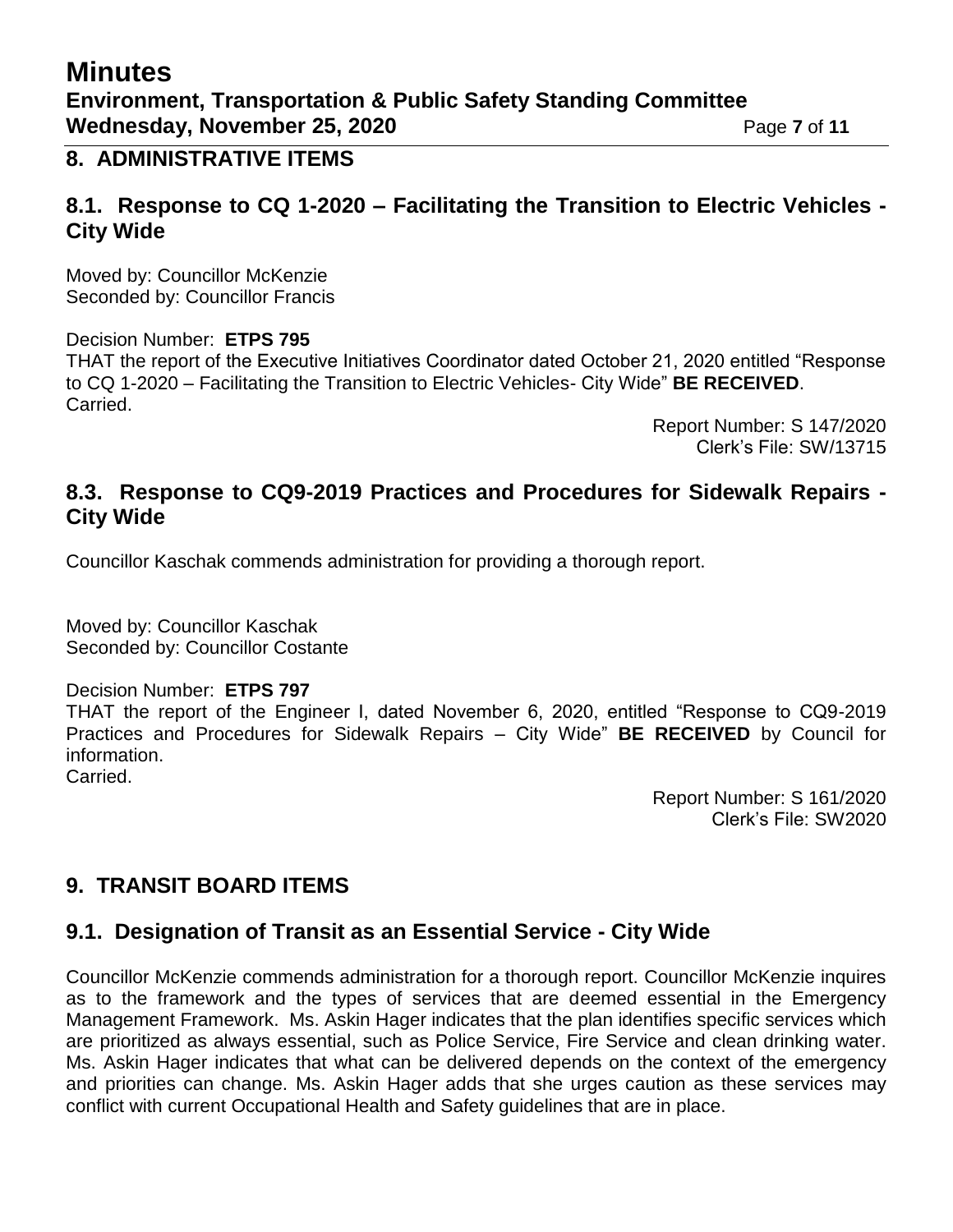## **Minutes Environment, Transportation & Public Safety Standing Committee Wednesday, November 25, 2020** Page 8 of 11

Stephen Laforet, Fire Chief, appears before the Environment, Transportation and Public Services Standing Committee via video conference regarding the administrative report entitled "Designation of Transit as an Essential Service – City Wide" as the keeper of the Emergency Plan and provides details of the plan and the nature of services contained within the plan. Chief Laforet indicates that latitude when responding to an emergency is paramount. Chief Laforet adds that certain things must be kept running at all costs, such as pollution control and the water system. Chief Laforet adds that prioritizing and listing out critical infrastructure needs is important.

Councillor McKenzie comments about the process of e-mail polls being confirmed and ratified at a future meeting and inquires whether this can be a unilateral action under the Emergency Measures with decisions being confirmed and ratified using the same process. Chief Laforet indicates that other municipalities may be using this system although moving in that direction may be affected by the type of emergency. Chief Laforet adds that the period of time at the on-set of the emergency/pandemic and the speed at which restrictions and information was changing, administration had to pivot and change plans quickly. During a more prolonged response, this approach may be appropriate. Ms. Askin Hager relates this to the mask by-law that was enacted, which was temporary, and then a debate occurred during a Council Meeting with a decision to prolong the mask by-law being decided upon. Ms. Askin Hager adds that an effective period is imposed by the head of council and that the order would be effective for a period of time.

Councillor McKenzie inquires as to whether there is some balance or middle ground with these extraordinary powers, which would normalize governing the City under pandemic protocols. Chief Laforet indicates that there may be value for administration to review their EMP and ask for suggestions from administration related to how they can improve the implementation of measures from governance and public input point of view. Ms. Askin Hager indicates that administration would be very reluctant to recommend a procedural mechanism to override the EMPCA, specific circumstances may be warranted, but limits on the authority would not be something that administration could recommend. Ms. Askin Hager indicates that individual situations can be identified which may help highlight what the risks are.

Councillor McKenzie inquires about a broader review. Administration indicates that impacts across different sectors would need to be addressed.

Councillor Costante inquires about transit as a municipal service, and whether it is considered essential. Administration indicates there is no designation overall, although within the particular plan, it is listed that way, and adds that it is important to be mindful of the context of describing it.

Councillor Costante inquires as to labour implications. Transit would be different than legislated services, such as Police and Fire.

Councillor Kaschak inquires as to Transit Windsor and whether there is a business continuity plan. Chief Laforet indicates that the Emergency Planner is working with a number of different departments in the City to ensure that they have a continuity plan. Each area would develop their own Continuity plan with the Emergency Planner providing assistance as necessary. Chief Laforet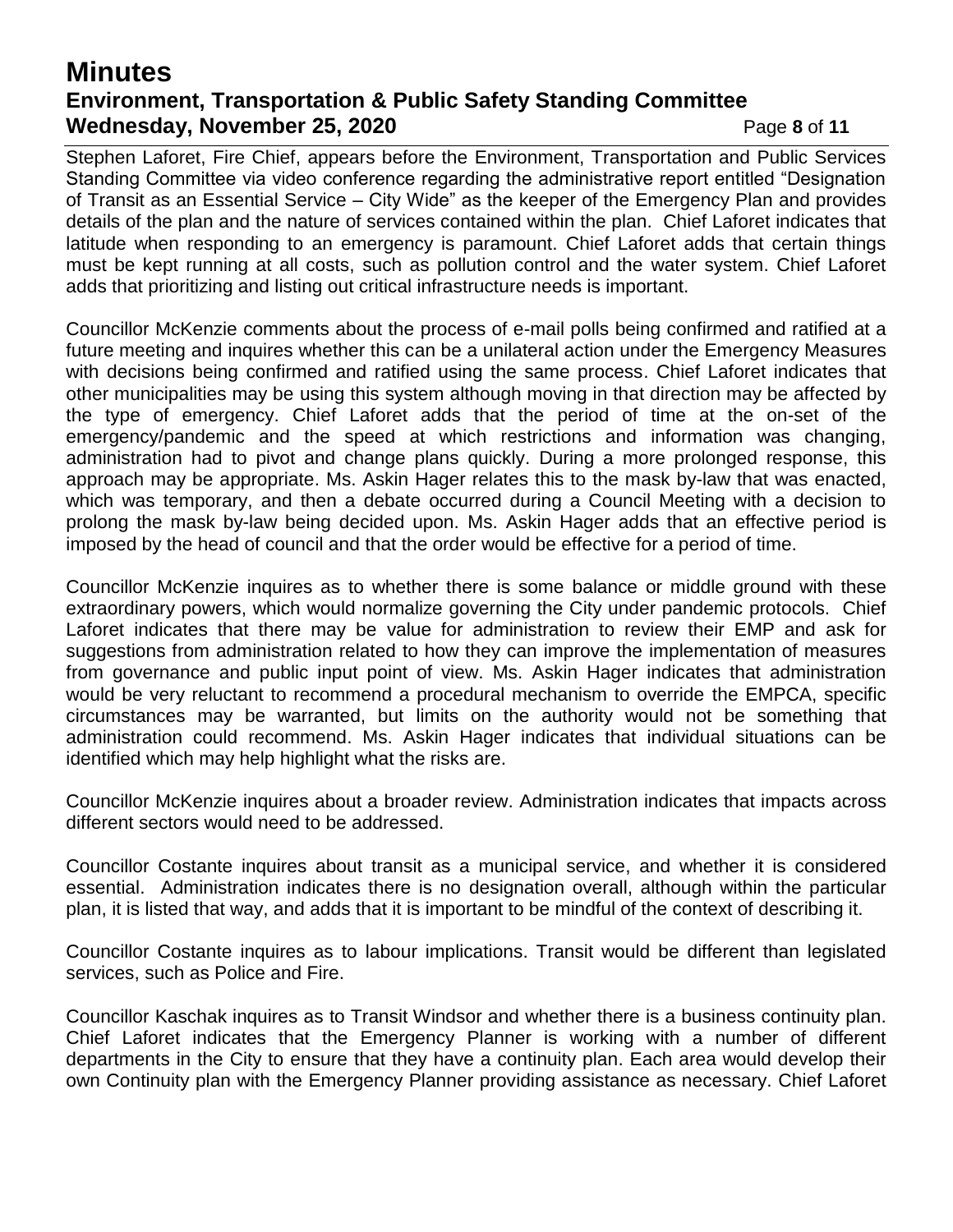## **Minutes Environment, Transportation & Public Safety Standing Committee Wednesday, November 25, 2020** Page 9 of 11

adds that, through the PwC audit, all the directives were implemented, and Fire is currently working on an after action response plan related to the COVID-19 pandemic.

Moved by: Councillor Costante Seconded by: Councillor McKenzie

#### Decision Number: **ETPS 798**

THAT Administration **BE DIRECTED** to report back to the Environment, Transportation & Public Safety Standing Committee related to the implications of vesting powers in the whole of Council to make decisions regarding Transit during a time of crisis or pandemic. Carried.

Councillor Francis voting nay.

Report Number: S 157/2020 Clerk's File: MH/13786 & MT2020

### **9.2. Specialized Transit - City Wide**

Moved by: Councillor McKenzie Seconded by: Councillor Francis

#### Decision Number: **ETPS 799**

THAT the Environment, Transportation & Public Safety Standing Committee sitting as the Transit Windsor Board of Directors and City Council:

- I. **DIRECT ADMINISTRATION** to re-negotiate an agreement with Handi-Transit; and,
- II. THAT the Chair of the Transit Windsor Board of Directors and the Executive Director of Transit Windsor **BE AUTHORIZED** to sign a contract with Handi-Transit satisfactory in form to the City Solicitor, in financial content to the City Treasurer, and in technical content to the City Engineer; and,

III. THAT Administration **BE DIRECTED** to conduct a service review every three (3) years. Carried.

> Report Number: S 149/2020 Clerk's File: MT2020

### **9.3. The Contributory Pension Plan for Employees of Transit Windsor - Plan Amendment - City Wide**

Moved by: Councillor Francis Seconded by: Councillor McKenzie

Decision Number: **ETPS 800**

THAT the Environment, Transportation and Public Safety Standing Committee, sitting as the Transit Windsor Board of Directors, and City Council: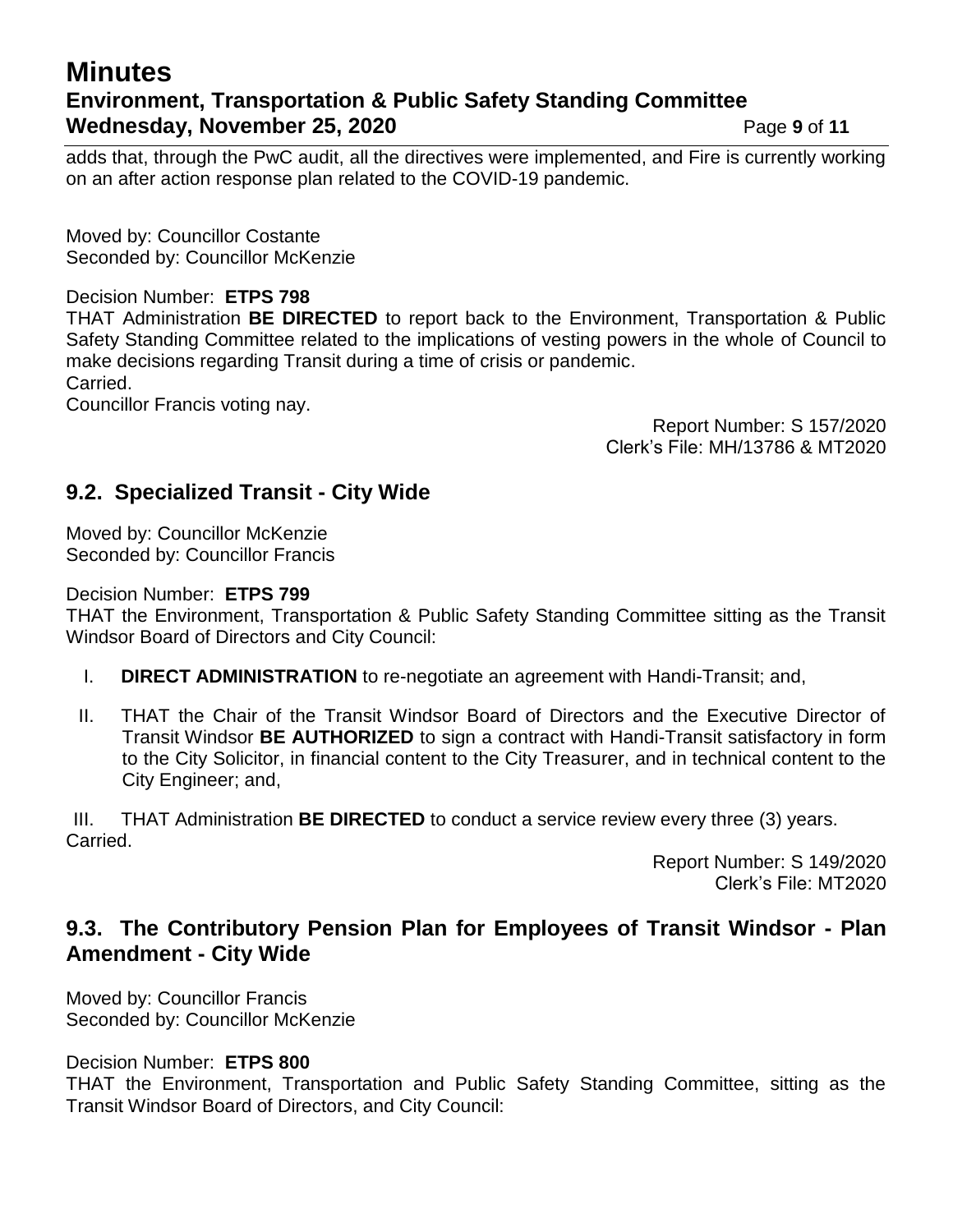## **Minutes Environment, Transportation & Public Safety Standing Committee Wednesday, November 25, 2020** Page 10 of 11

- I. **APPOINT** Michael Duval, Operations Coordinator of Transit Windsor, as Committee Chair of the Contributory Pension Plan for Employees of Transit Windsor; and,
- II. THAT Patrick Delmore **BE APPOINTED** as a Retired Participant of the Contributory Pension Plan for Employees of Transit Windsor; and,
- III. THAT the Deputy Treasurer of Financial Accounting of the City of Windsor be **APPROVED** to assume the duties of the Plan Administrator for the Contributory Pension Plan for Employees of Transit Windsor.

Carried.

Report Number: S 159/2020 Clerk's File: MT2020 & AS2020

### **9.4. Advertising Agreement Between Transit Windsor and 1333988 Ontario Inc. o/a Streetseen Media - City Wide**

Councillor Kaschak inquires about advertising in bus shelters and how it covers up the whole shelter, and requests information related to safety, as well as being in the driver's sight lines with the possibility of safety implications.

Tyson Cragg, Executive Director of Transit Windsor, appears before the Environment, Transportation and Public Safety Standing Committee via video conference regarding the administrative report entitled "Advertising Agreement between Transit Windsor and 1333988 Ontario Inc. o/a Streetseen Media – City Wide" and defers to Pat Delmore. Mr. Delmore indicates that the agreement in the report is specific to bus advertising and in-bus advertising; the bus shelters would be part of another agreement. Mr. Delmore indicates that the type of wraps that are used in the shelter are visible from the inside out and all shelters are solar lit. Mr. Delmore adds that this is standard with respect to advertising and their placement. Mr. Delmore also indicates that some shelters need to be clear with no advertising depending on placement; and current guidelines in advertising are used.

Moved by: Councillor Kaschak Seconded by: Councillor Francis

#### Decision Number: **ETPS 801**

THAT the Environment, Transportation & Public Safety Standing Committee sitting as the Transit Windsor Board of Directors and City Council:

- I. **APPROVE** the waiving of transit revenue fees from a contract with Streetseen Media Inc. for the months of April, May, June and July 2020; and,
- II. **APPROVE** an amendment to an existing contract with Streetseen Media Inc.; and,